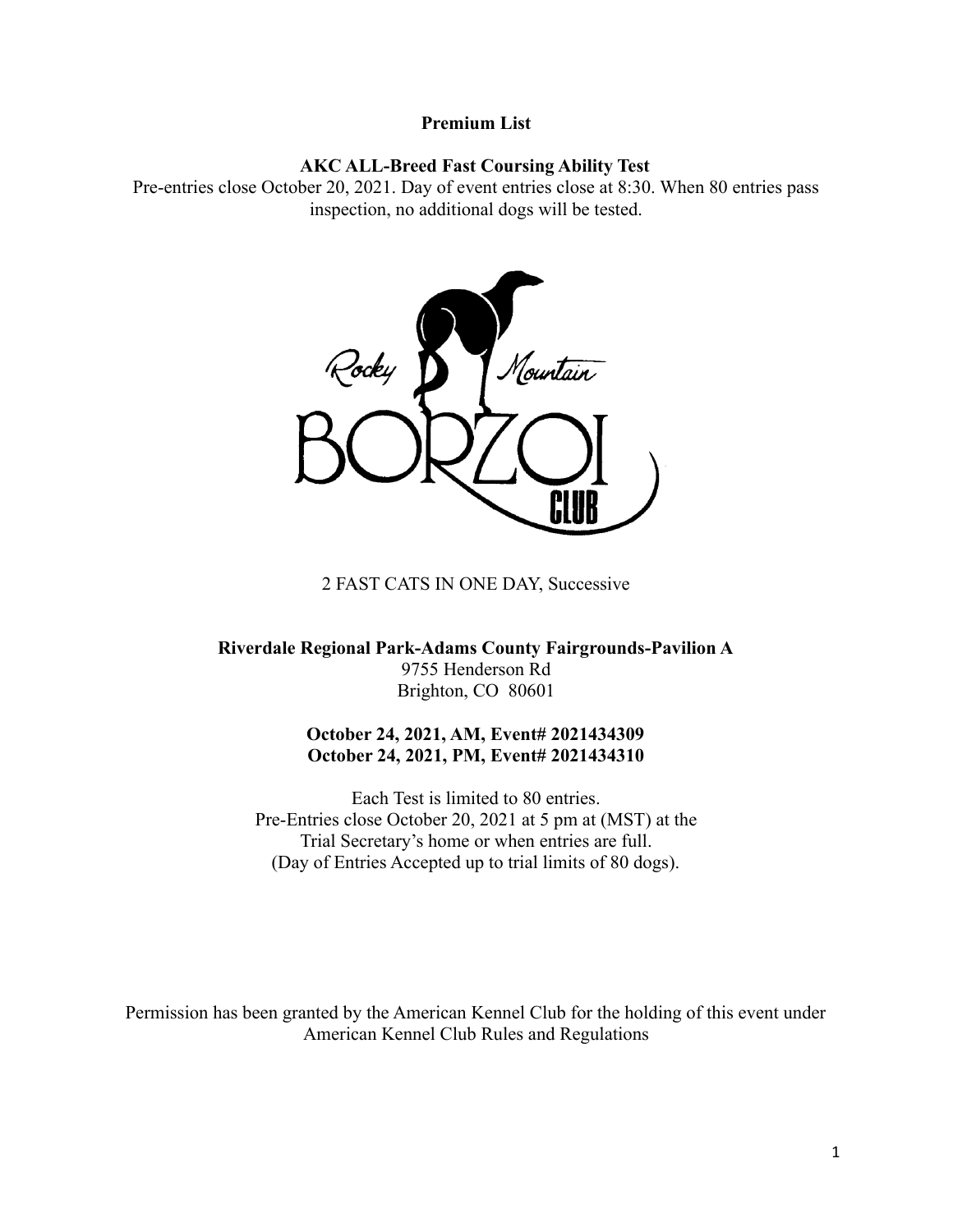## **RMBC OFFICERS**

President-Amy Sorbie Vice President- Richard Fundom

Secretary – Lyn Hoflin Treasurer- Diana Bates

# **TRIAL CHAIR**

Pam Buffington, PO BOX 716, Wellington, CO 80549, horseandhoundborzoi@gmail.com

# **FIELD SECRETARY**

John Matheson, 11570 Greentree Rd, Colorado Springs, CO 80908, [jupiters.smile@gmail.com](mailto:jupiters.smile@gmail.com)

**Field Committee:** Dick Sprague, Barb Matheson, Lyn Hoflin, Leah Whitewater

**Huntmaster:** Kim Plache,

**Lure Operators:** David Westfall & Richard Fundom

Coursing is an athletic activity that can tax a dog's physical strength. Dogs that are overweight and/or out of condition may be at greater risk of injury and exhaustion. The inspection committee has the authority to disallow a dog's entry into a test and, in such instances; applicable entry fees will be refunded. A bitch in season, lame or unfit dogs will be excused with entry refunded. Please do not bring bitches in season to the test.

# **ENTRY FEE**

## **\$20 PER DOG PER EVENT WHICH INCLUDES THE \$3.50 AKC recording fee.**

"Day of test" entries are \$25.00 for each entry, and will close at 8:30 AM, 30 minutes prior to roll call at the Trial Secretary's table. Day of Test entries accepted if space allows, up to the 80 dog limit. Pre-Entries must be received by the Secretary by October 20, 2021 by 5 pm.

PayPal: [RMBCBates@yahoo.com](mailto:RMBCBates@yahoo.com), \$20 for each dog's event entry. Add a \$3 service fee for the PayPal transaction**.**

One dog pre-entered in one event = \$23. One dog pre-entered in both events as checked on the entry form = \$43, not \$46. Two dogs pre-entered in both events on two entry forms = \$83, not \$92.

Send an email with a .pdf copy of your entry form(s) & PayPal receipt (showing the transaction #) to John Matheson, *[jupiters.smile@gmail.com](mailto:jupiters.smile@gmail.com)* Please, avoid photos or photo copies of the entries and receipt. Attached photos of your entries use too much memory and/or ink. Please have mercy on the Secretary. The file name attachment should lead with the date, then your last name, then first name then the suffix .pdf. EXAMPLE: "**10.18.21.Smith.Mary.pdf**" All your entries and your PayPal receipt may be sent as one, multi-page .pdf attachment in a single email.

Mail USPS entries to John Matheson, 11570 Greentree Rd, Colorado Springs, CO 80908-4126.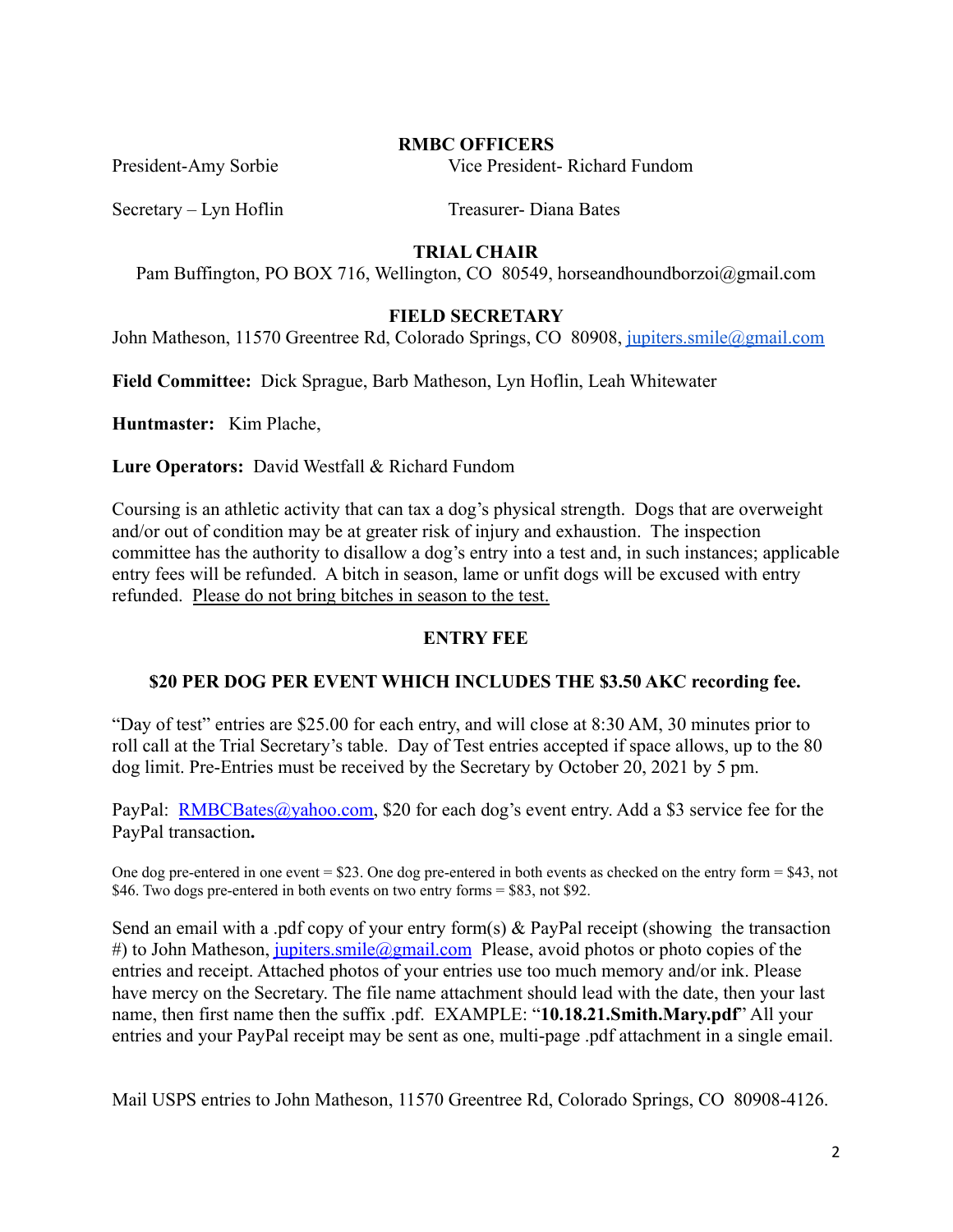# **Conditions of Entry**

Dogs must have an AKC registration number and be at least one year of age on the day of the trial. Dogs may only run once per test. All entries must be accompanied with a check to be valid. A return check is not a valid entry. There will be a \$35 fee for returned checks. Entries received by phone or text will not be accepted. Incomplete entries or forms with no signature will not be accepted. Emailed entry forms to the trial secretary must have the PayPal receipt showing the Transaction # attached. Please do not email photos of the forms. Use .pdf attachments instead.

Fast CATs are open to all dogs at least 12 months of age that are individually registered with the AKC, recorded in the Foundation Stock Service (FSS) program, individually registered with a foreign or domestic registry organization whose pedigrees are acceptable for AKC registration, dogs granted a Purebred Alternative Listing (PAL) number, dogs with Limited or Conditional registration or dogs enrolled in the AKC Canine Partners program. Dogs with breed disqualification and monorchid/cryptorchid dogs are eligible to participate.

At roll call, all dogs will be examined for disqualifications. Bitches known to be in season are not to be brought to the trial. At inspection, bitches in season, lame and unfit dogs will be excused with entry refunded.

**Section 14. Conduct of Handlers. (1)** Handlers are not permitted to run down the 100-yard course with a dog during its run. If the course is fenced, this includes both inside or outside the fence. Handlers shall simply release the dog in the starting box and may not run with the dogs within the starting box. Handlers may run within the catchment area as their dog is running the course but not cross the finish line. Cheering, clapping, calling your dog's name, whistling and waving your arms at the end of the course or the start area is allowed. Noise making devices such as whistles, duck calls, electronic calls or other items of this nature are not permitted. The use of toys, treats, flags or other items of this nature are not permitted while the dog is running the 100-yard course, however, they may be used after the dog has crossed the finish line to assist in catching the dog. Do not leave treats on the ground. Should a situation arise where the application of the Regulation is open for interpretation, the event committee shall decide how it will be handled. An explanation shall be submitted to the AKC along with the event results.

**Section 15, Lure Operators.** Lure Operators shall not operate the lure when a dog owned or co-owned by them or any member of their immediate family or household is running. More than one lure operator may be used during the Fast CAT event. Clubs may, but are not required to list the name of the lure operator in the premium list.

Link to **[AKC Lure Trial, CAT, FastCAT Regulations](https://images.akc.org/pdf/rulebooks/RELURE.pdf) and [Addenda](https://www.akc.org/sports/coursing/fast-cat/regulations/)**

See Page 6 & 7 or click [here](https://docs.google.com/document/u/0/d/17w6Ma4mGycjkMOdIgLRpmybfzBUluXo9cudR-D_jZKc/edit) for the [ENTRY FORM FOR](https://docs.google.com/document/d/17w6Ma4mGycjkMOdIgLRpmybfzBUluXo9cudR-D_jZKc/edit?usp=sharing) THIS EVENT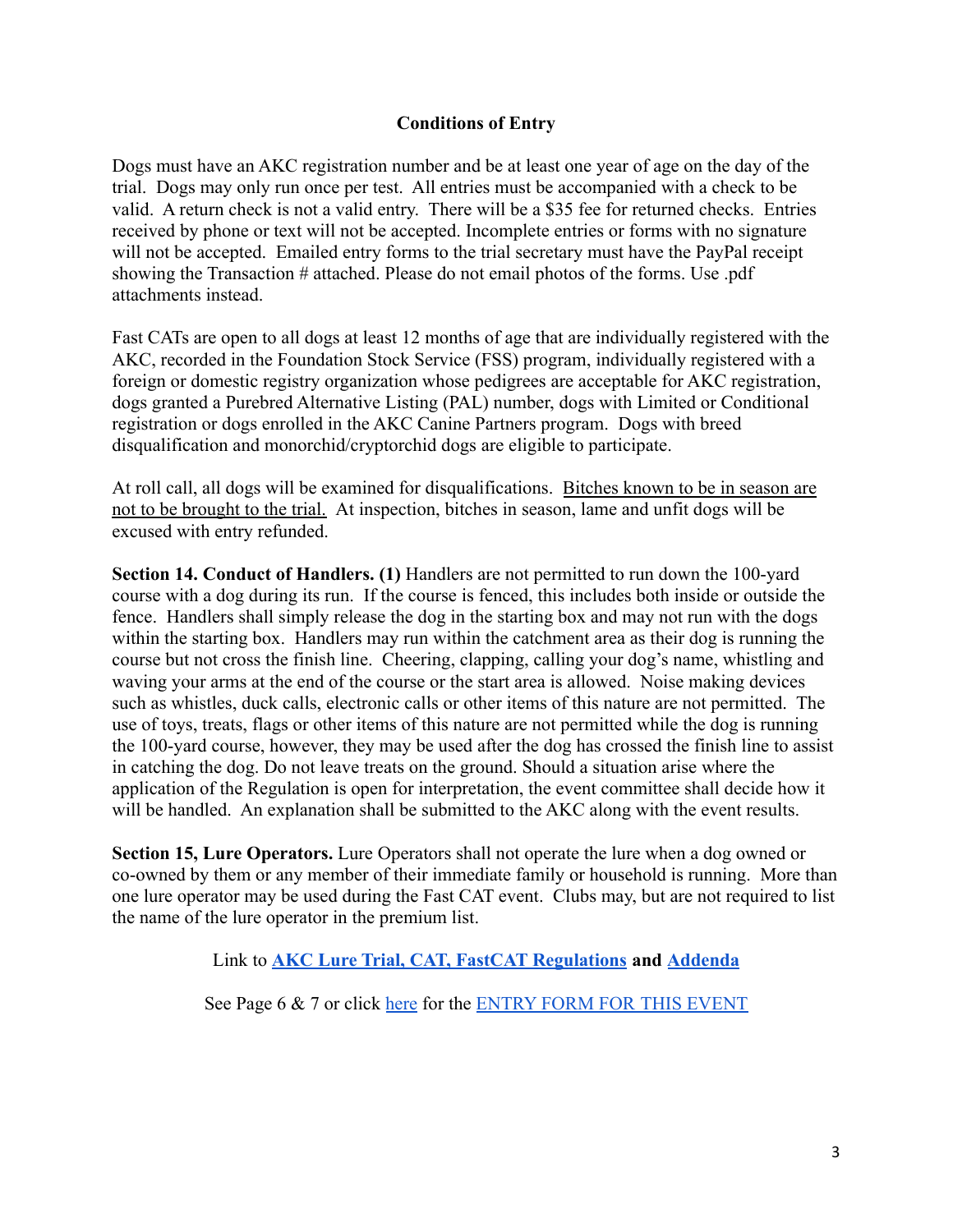## **Trial Hours**

Grounds will be available by 8:00 AM. Roll call 9 AM. and exhibitor briefing begins no later than 9:30 AM. PM event consecutively after the AM event. RMBC will do its best to accommodate exhibitors with conflicts in other venues, if any. However, exhibitors must notify the Field Trial Secretary of possible conflicts and must work their dog into the running order during the regular test schedule. It is also the responsibility of each entrant to make an effort to be ready when their dog is called to the line.

### **Roll Call & Owner's Meeting**

**AM: Roll Call** by 9 am, **Owner's meeting** no later than 9:30 am. **PM**: **Roll Call, successive** after the **AM event, Owner's meeting** shortly afterward \*\*\*NO Switching running order unless it goes through Secretary's Desk first\*\*\*

#### **Prizes**

Complete run: flat light blue ribbon. Title: Light Blue Rosette or Black & Gold Rosette

#### **What is a Fast CAT?**

Fast CAT (coursing ability test) is a timed, straight, 100-yard dash for dogs. Dogs are held at the start line and the coursing lure is activated prompting the dog to follow, chasing it to the finish line and into a catch pen. The course is fenced and dogs are run individually. Dogs are timed when they complete the 100-yard dash. **Break-the-beam timing equipment** will be used at this trial, backed-up by timers with stopwatches. Times are rounded to nearest 0.01 sec.

The time is converted to Miles per Hour (MPH) using the formula: MPH = 204.545/Run Time.

Based on the dog's size at the withers the handicap is applied and points are earned: 18" or greater - the handicap  $= 1.0$  $12$ " or greater - the handicap = 1.5 Below  $12$ " - the handicap = 2.0

Points are awarded using the formula: **POINTS = MPH x HANDICAP**.

**DIRECTIONS to Adams County Fairgrounds: From the North: Take I-25 South to exit** 225, Use the left 2 lanes to turn left onto W 136<sup>th</sup> Ave (signs for Thornton) head East, turn Right on Yosemite, merge on Riverdale Rd, Turn left onto Henderson Rd, Turn left on Park Blvd, pass the Dome. Pavilion A is on the right. **From the South:** I-25 North, use the right lane to take exit 194, E-470 (\$19.95 max Toll, \$12.55 Express Toll), exit 38 to merge onto US-85 S toward (South) to  $E 124<sup>th</sup>$  Ave, turn right, Park Ave turn right. Pass the Dome, Pavilion A is on the right. **-OR-** no toll, I-25 N, exit 216A to I-76 E, to exit 12 to US-85 N, turning left on E  $124<sup>th</sup>$  Ave, right on Park Ave. Pass the Dome, Pavilion A is on the right.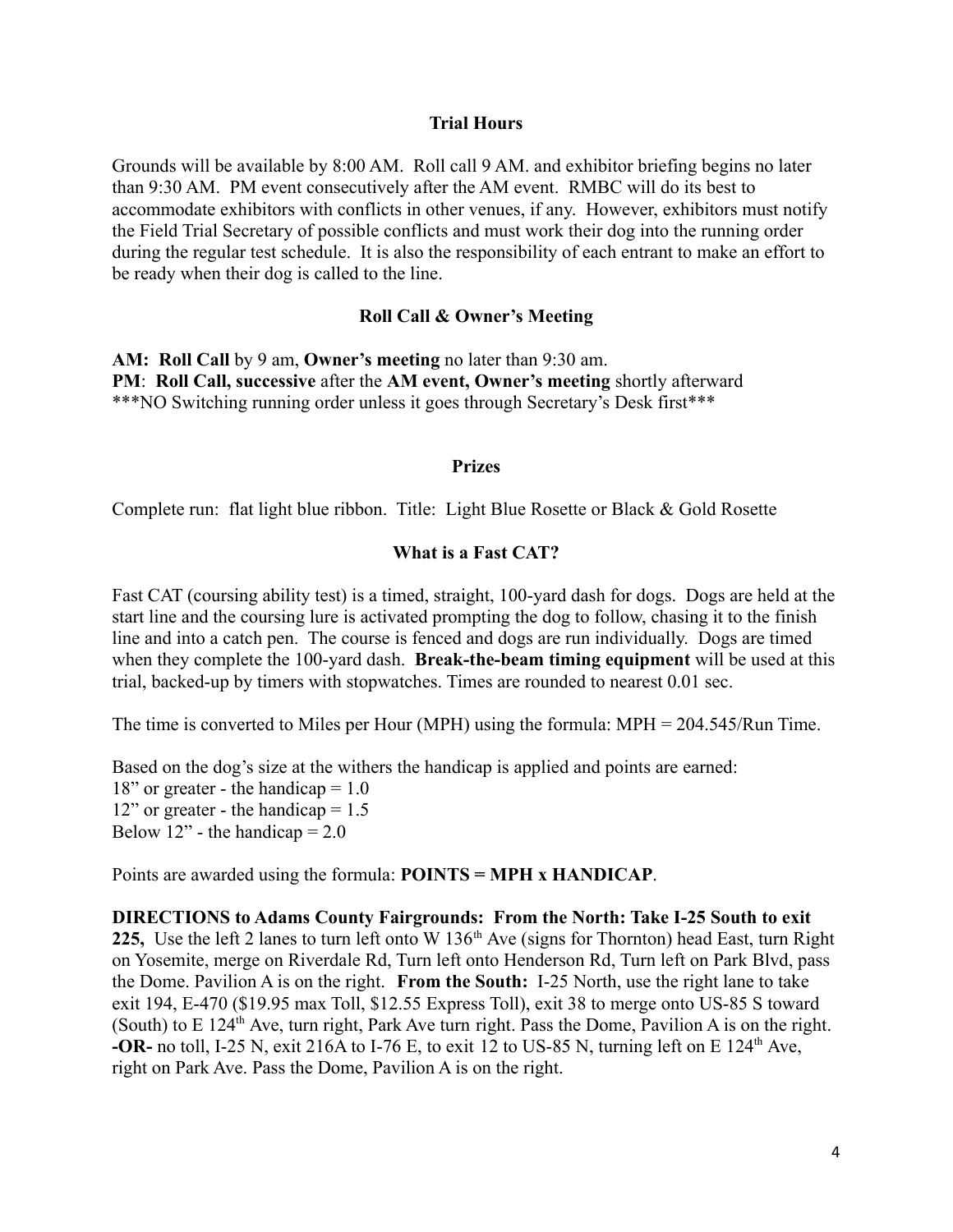# **Motel information:**

Hampton Inn: 992 Platte River Blvd, Brighton, CO 80601, 303-654-8055 Motel 85: 12465 County Rd 2, Brighton, CO 80601, 303-659-1546 Super 8: 15040 Brighton Rd, Brighton, CO 80601, 303-659-6063 Motel 6: 6 W 83rd Pl, Thornton, CO 80221, 303-429-1550 **Emergency Information:** (People) Platte Valley Medical Center (8.2 miles), 1600 Prairie Center Parkway, Brighton, CO

80601, head South out of the Park, turn left on Henderson Rd, turn left on Brighton Rd, turn right on E 136th Ave, turn left on Prairie Center Parkway, hospital on right.

(Dogs) Community Pet Hospital & ER (6.8 miles), 12311 Washington Ave, Thornton, CO 80241, 303-451-1333, from Park turn right on Henderson at stop sign turn right, then turn left on 128th Ave, turn left on Washington Ave.

# **RMBC Trial Information**

\*All dogs must be warmed up before and cooled down after running. \*ALL DOGS RUN AT OWNER'S SOLE RISK \*All AKC rules regarding sportsmanship and conduct apply.

This is a snow, rain or shine outdoor event. Please plan accordingly. Please bring your own shade, chairs and water.

The trial grounds are not completely fenced. The Fast CAT course will be fenced.

Dogs must be on leads or in crates unless running. No staking out of dogs. A \$5 fine will be assessed for any loose dog on the field not competing, or an exhibitor caught not picking up after their dog.

**The Huntmaster** is responsible for field safety and therefore he/she is in complete charge of all dogs and handlers on the field. He/she has the authority to stop the lure in any potentially dangerous situation and signal the handler to retrieve the dog off the course.

Persons exhibiting conduct detrimental to the AKC/any dog(s), other person(s) will be asked to leave the Trial site by the Field Committee, possibly disciplined by the AKC, and entry fees will not be refunded.

Entry fees may not be refunded if the event cannot be started or completed by reason of riots, civil disturbances, fire, extreme and/or dangerous weather conditions, an act of God, public emergency, act of public enemy, strikes or any other cause beyond the control of the Club.

The event hosting club, Rocky Mountain Borzoi Club, its agents, members, representatives, volunteers, etc, assume no liability or responsibility for any loss, damage or injury sustained by exhibitors, handlers, or to any of their dogs or property, and further assumes no responsibility for injury of children or spectators before or after this event.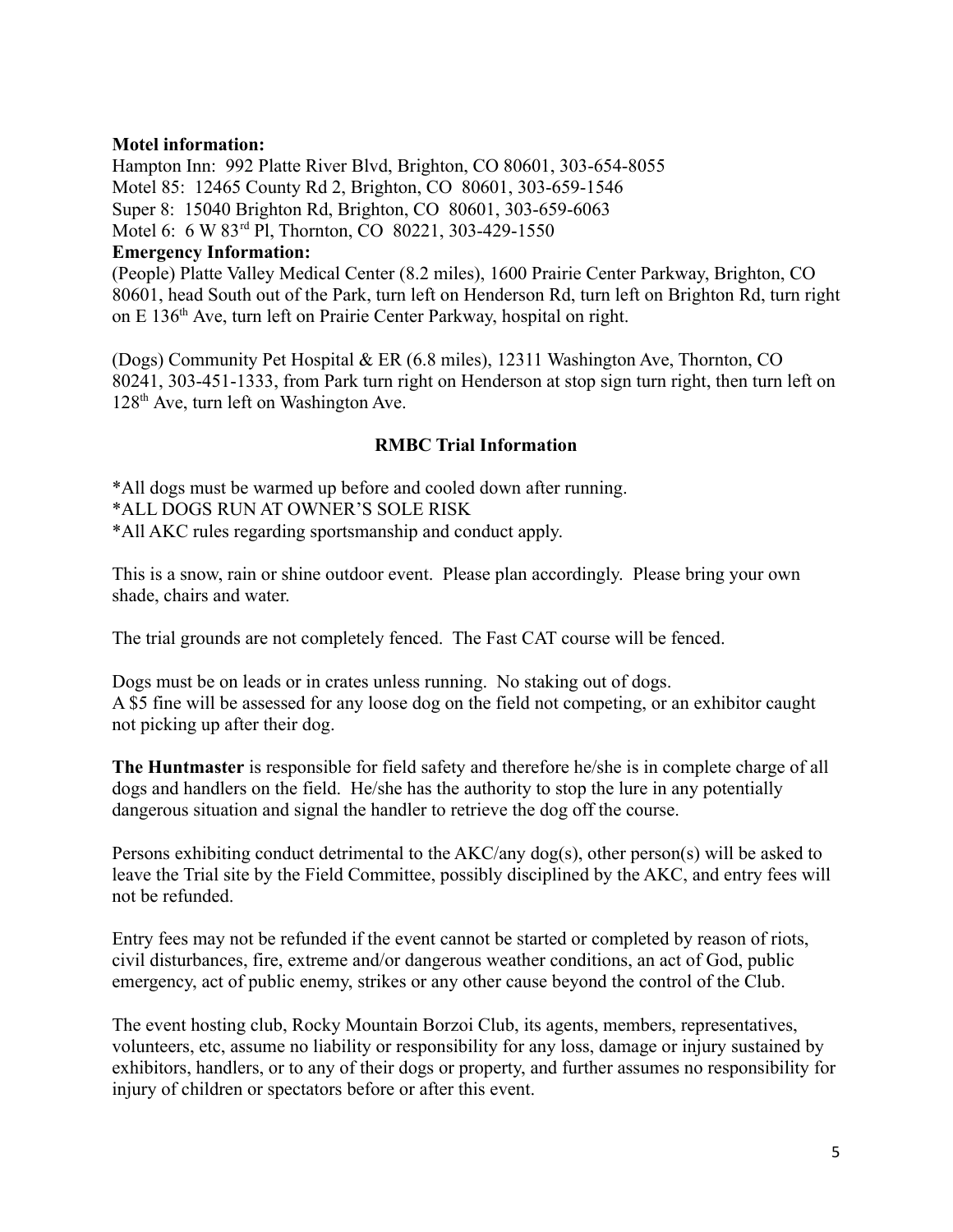#### OFFICIAL AMERICAN KENNEL CLUB LURE COURSING ENTRY FORM<br>Rocky Mountain Borzoi Club (24. 2021 Rocky Mountain Borzoi Club

Early entries close **[5:00 pm, October 20, 2021]** at the Secretary's residence. Entry fees: \$20 per dog per event. \$25 day of trial entry up to the 80 dog limit. Make checks payable (in US funds) to **RMBC** and mail to: John Matheson, 11570 Greentree Rd, Colorado Springs, CO, 80908. Send PayPal funds to [RMBCBates@yahoo.com](mailto:RMBCBates@yahoo.com) for entry fees plus a \$3 transaction fee. Send a .pdf copy of payment **showing the transaction #** to [jupiters.smile@gmail.com](mailto:jupiters.smile@gmail.com) along with the .pdf copy of your entries. The Field Secretary cannot accept conditional, unsigned, incomplete or unpaid entries; please check your completed entry carefully. Fee Paid

| <b>Rocky Mountain Borzoi Club</b>                                                                                                                                                                                                                                                                                                                                                                                                                                                                                                                                                                                                                                                                                                                                                                                                                                                                                                                                                                                                                                                                                                                                                                                                                                                                                                                                                                                                                                                                                                                                                                                                                                                                                                                                                                                                                                                                                                                                                                                                                                                                                                                                                                                                                                                                                                                                                                                                                                                                                                                                                                                                                                                                                                                                                                                                                                                                                                                                                                                                                                                                                                                                                                                                                                                                                                                                                                                   | October 24, 2020, AM  | Event# 2021434309           |
|---------------------------------------------------------------------------------------------------------------------------------------------------------------------------------------------------------------------------------------------------------------------------------------------------------------------------------------------------------------------------------------------------------------------------------------------------------------------------------------------------------------------------------------------------------------------------------------------------------------------------------------------------------------------------------------------------------------------------------------------------------------------------------------------------------------------------------------------------------------------------------------------------------------------------------------------------------------------------------------------------------------------------------------------------------------------------------------------------------------------------------------------------------------------------------------------------------------------------------------------------------------------------------------------------------------------------------------------------------------------------------------------------------------------------------------------------------------------------------------------------------------------------------------------------------------------------------------------------------------------------------------------------------------------------------------------------------------------------------------------------------------------------------------------------------------------------------------------------------------------------------------------------------------------------------------------------------------------------------------------------------------------------------------------------------------------------------------------------------------------------------------------------------------------------------------------------------------------------------------------------------------------------------------------------------------------------------------------------------------------------------------------------------------------------------------------------------------------------------------------------------------------------------------------------------------------------------------------------------------------------------------------------------------------------------------------------------------------------------------------------------------------------------------------------------------------------------------------------------------------------------------------------------------------------------------------------------------------------------------------------------------------------------------------------------------------------------------------------------------------------------------------------------------------------------------------------------------------------------------------------------------------------------------------------------------------------------------------------------------------------------------------------------------------|-----------------------|-----------------------------|
|                                                                                                                                                                                                                                                                                                                                                                                                                                                                                                                                                                                                                                                                                                                                                                                                                                                                                                                                                                                                                                                                                                                                                                                                                                                                                                                                                                                                                                                                                                                                                                                                                                                                                                                                                                                                                                                                                                                                                                                                                                                                                                                                                                                                                                                                                                                                                                                                                                                                                                                                                                                                                                                                                                                                                                                                                                                                                                                                                                                                                                                                                                                                                                                                                                                                                                                                                                                                                     | October 24, 2020, PM  | Event# 2021434310           |
| Location: Brighton, CO                                                                                                                                                                                                                                                                                                                                                                                                                                                                                                                                                                                                                                                                                                                                                                                                                                                                                                                                                                                                                                                                                                                                                                                                                                                                                                                                                                                                                                                                                                                                                                                                                                                                                                                                                                                                                                                                                                                                                                                                                                                                                                                                                                                                                                                                                                                                                                                                                                                                                                                                                                                                                                                                                                                                                                                                                                                                                                                                                                                                                                                                                                                                                                                                                                                                                                                                                                                              | Call Name:            |                             |
| Breed:                                                                                                                                                                                                                                                                                                                                                                                                                                                                                                                                                                                                                                                                                                                                                                                                                                                                                                                                                                                                                                                                                                                                                                                                                                                                                                                                                                                                                                                                                                                                                                                                                                                                                                                                                                                                                                                                                                                                                                                                                                                                                                                                                                                                                                                                                                                                                                                                                                                                                                                                                                                                                                                                                                                                                                                                                                                                                                                                                                                                                                                                                                                                                                                                                                                                                                                                                                                                              |                       |                             |
| FAST CAT Size: __ Under 12" ___ 12" less than 18"                                                                                                                                                                                                                                                                                                                                                                                                                                                                                                                                                                                                                                                                                                                                                                                                                                                                                                                                                                                                                                                                                                                                                                                                                                                                                                                                                                                                                                                                                                                                                                                                                                                                                                                                                                                                                                                                                                                                                                                                                                                                                                                                                                                                                                                                                                                                                                                                                                                                                                                                                                                                                                                                                                                                                                                                                                                                                                                                                                                                                                                                                                                                                                                                                                                                                                                                                                   | Dogs will be measured | Over 18"                    |
| AKC#<br><b>Registration Number</b><br>AKC Litter# ILP#<br>Foreign# & List Country                                                                                                                                                                                                                                                                                                                                                                                                                                                                                                                                                                                                                                                                                                                                                                                                                                                                                                                                                                                                                                                                                                                                                                                                                                                                                                                                                                                                                                                                                                                                                                                                                                                                                                                                                                                                                                                                                                                                                                                                                                                                                                                                                                                                                                                                                                                                                                                                                                                                                                                                                                                                                                                                                                                                                                                                                                                                                                                                                                                                                                                                                                                                                                                                                                                                                                                                   |                       |                             |
| Breeder                                                                                                                                                                                                                                                                                                                                                                                                                                                                                                                                                                                                                                                                                                                                                                                                                                                                                                                                                                                                                                                                                                                                                                                                                                                                                                                                                                                                                                                                                                                                                                                                                                                                                                                                                                                                                                                                                                                                                                                                                                                                                                                                                                                                                                                                                                                                                                                                                                                                                                                                                                                                                                                                                                                                                                                                                                                                                                                                                                                                                                                                                                                                                                                                                                                                                                                                                                                                             | Date of Birth:        | <b>Bitch</b><br>Dog<br>Sex: |
| Full Name of the Dog:                                                                                                                                                                                                                                                                                                                                                                                                                                                                                                                                                                                                                                                                                                                                                                                                                                                                                                                                                                                                                                                                                                                                                                                                                                                                                                                                                                                                                                                                                                                                                                                                                                                                                                                                                                                                                                                                                                                                                                                                                                                                                                                                                                                                                                                                                                                                                                                                                                                                                                                                                                                                                                                                                                                                                                                                                                                                                                                                                                                                                                                                                                                                                                                                                                                                                                                                                                                               |                       |                             |
|                                                                                                                                                                                                                                                                                                                                                                                                                                                                                                                                                                                                                                                                                                                                                                                                                                                                                                                                                                                                                                                                                                                                                                                                                                                                                                                                                                                                                                                                                                                                                                                                                                                                                                                                                                                                                                                                                                                                                                                                                                                                                                                                                                                                                                                                                                                                                                                                                                                                                                                                                                                                                                                                                                                                                                                                                                                                                                                                                                                                                                                                                                                                                                                                                                                                                                                                                                                                                     |                       |                             |
| Sire:                                                                                                                                                                                                                                                                                                                                                                                                                                                                                                                                                                                                                                                                                                                                                                                                                                                                                                                                                                                                                                                                                                                                                                                                                                                                                                                                                                                                                                                                                                                                                                                                                                                                                                                                                                                                                                                                                                                                                                                                                                                                                                                                                                                                                                                                                                                                                                                                                                                                                                                                                                                                                                                                                                                                                                                                                                                                                                                                                                                                                                                                                                                                                                                                                                                                                                                                                                                                               |                       |                             |
| Dam:                                                                                                                                                                                                                                                                                                                                                                                                                                                                                                                                                                                                                                                                                                                                                                                                                                                                                                                                                                                                                                                                                                                                                                                                                                                                                                                                                                                                                                                                                                                                                                                                                                                                                                                                                                                                                                                                                                                                                                                                                                                                                                                                                                                                                                                                                                                                                                                                                                                                                                                                                                                                                                                                                                                                                                                                                                                                                                                                                                                                                                                                                                                                                                                                                                                                                                                                                                                                                |                       |                             |
| Actual owner(s):                                                                                                                                                                                                                                                                                                                                                                                                                                                                                                                                                                                                                                                                                                                                                                                                                                                                                                                                                                                                                                                                                                                                                                                                                                                                                                                                                                                                                                                                                                                                                                                                                                                                                                                                                                                                                                                                                                                                                                                                                                                                                                                                                                                                                                                                                                                                                                                                                                                                                                                                                                                                                                                                                                                                                                                                                                                                                                                                                                                                                                                                                                                                                                                                                                                                                                                                                                                                    |                       |                             |
|                                                                                                                                                                                                                                                                                                                                                                                                                                                                                                                                                                                                                                                                                                                                                                                                                                                                                                                                                                                                                                                                                                                                                                                                                                                                                                                                                                                                                                                                                                                                                                                                                                                                                                                                                                                                                                                                                                                                                                                                                                                                                                                                                                                                                                                                                                                                                                                                                                                                                                                                                                                                                                                                                                                                                                                                                                                                                                                                                                                                                                                                                                                                                                                                                                                                                                                                                                                                                     |                       |                             |
| Address:                                                                                                                                                                                                                                                                                                                                                                                                                                                                                                                                                                                                                                                                                                                                                                                                                                                                                                                                                                                                                                                                                                                                                                                                                                                                                                                                                                                                                                                                                                                                                                                                                                                                                                                                                                                                                                                                                                                                                                                                                                                                                                                                                                                                                                                                                                                                                                                                                                                                                                                                                                                                                                                                                                                                                                                                                                                                                                                                                                                                                                                                                                                                                                                                                                                                                                                                                                                                            |                       | Phone:                      |
| City:                                                                                                                                                                                                                                                                                                                                                                                                                                                                                                                                                                                                                                                                                                                                                                                                                                                                                                                                                                                                                                                                                                                                                                                                                                                                                                                                                                                                                                                                                                                                                                                                                                                                                                                                                                                                                                                                                                                                                                                                                                                                                                                                                                                                                                                                                                                                                                                                                                                                                                                                                                                                                                                                                                                                                                                                                                                                                                                                                                                                                                                                                                                                                                                                                                                                                                                                                                                                               |                       | Zip:<br>State:              |
| E-mail                                                                                                                                                                                                                                                                                                                                                                                                                                                                                                                                                                                                                                                                                                                                                                                                                                                                                                                                                                                                                                                                                                                                                                                                                                                                                                                                                                                                                                                                                                                                                                                                                                                                                                                                                                                                                                                                                                                                                                                                                                                                                                                                                                                                                                                                                                                                                                                                                                                                                                                                                                                                                                                                                                                                                                                                                                                                                                                                                                                                                                                                                                                                                                                                                                                                                                                                                                                                              |                       |                             |
| AKC RULES, REGULATIONS, POLICIES AND GUIDELINES ARE AVAILABLE ON THE AMERICAN KENNEL CLUB WEBSITE: WWW.AKC.ORG. AGREEMENT: I<br>CERTIFY that I am the actual owner of this dog, or that I am the duly authorized agent of the actual owner whose name I have entered above. In consideration of the acceptance of this<br>entry, I (we) agree to abide by the rules and regulations of the American Kennel Club in effect at the time of this trial, and by the rules and regulations appearing in the premium list<br>for this trail, and entry for. I (we) certify and represent that the dog entered in, not a hazard to persons or other dogs. The entry is submitted for acceptance on the foregoing<br>representation and Agreement. I (we) agree that the club holding this event has the right to refuse this entry for cause which the club shall deem sufficient. In consideration of the<br>acceptance of this entry and the holding of this event and of the opportunity to have the dog judged and to win prize money, ribbons or trophies. I (we) agree not to hold the AKC, the<br>event giving club, their members, directors, governors officer, agent superintendents or event secretary and the owner or lesser of the premises and any provider of services that are<br>necessary to hold this event and any employees or volunteers of the aforementioned parties, and any AKC approved judge, judging this event, harmless from any claim or loss or injury<br>which may be alleged to have been caused directly or indirectly to any person or thing by the act of this dog while in or about the event premises or ground or near any entrance thereto<br>and I (we) person all assume all responsibility and liability for any such claim, and I (we) further agree not to hold the aforementioned parties harmless from any claim of loss, injury or<br>damage to this dog. Additionally, I (we) herby assume the sole responsibility for and agree to indemnify, defend and save the aforementioned parties harmless from any and all loss and<br>expense (including legal fees) by reason of the liability, imposed by law upon any of the aforementioned parties for damage because of bodily injuries, including death at any time<br>resulting therefore, sustained by any person or persons, including myself (ourselves) or on account of damage to property, arising of of or in consequence of my (our) participation in<br>this event, however such, injuries death or property damage may be caused, and whether or not the same may have been cause or may be alleged to have been caused by the negligence<br>of the aforementioned parties or any of their employees, agents, or any other persons. I (WE) AGREE THAT ANY CAUSE OF ACTION CONTROVERSY OR CLAIM ARISING<br>OUT OF OR RELATED TO THE ENTRY, EXHIBITION OR ATTENDANCE AT THE EVENT BETWEEN THE AKC AND MYSELF (OURSELVES) OR AS TO THE<br>CONSTRUCTION, INTERPRETATION AND EFFECT OF THIS AGREEMENT SHALL BE SETTLED BY ARBITRATION PURSUANT TO THE APPLICABLE RULES OF THE<br>AMERICAN ARBITRATION ASSOCIATION. HOWEVER, PRIOR TO ARBITRATION ALL APPLICABLE AKC BYLAWS, RULES, REGULATIONS AND PROCEDURES<br>MUST FIRST BE FOLLOWED AS SET FORTH IN THE AKC CHARTER AND BYLAWS, RULES, REGULATIONS, PUBLISHED POLICIES AND GUIDELINES.<br>SIGNATURE of owner or his Agent duly authorized to make this entry |                       |                             |
| Signature of owner or agent:                                                                                                                                                                                                                                                                                                                                                                                                                                                                                                                                                                                                                                                                                                                                                                                                                                                                                                                                                                                                                                                                                                                                                                                                                                                                                                                                                                                                                                                                                                                                                                                                                                                                                                                                                                                                                                                                                                                                                                                                                                                                                                                                                                                                                                                                                                                                                                                                                                                                                                                                                                                                                                                                                                                                                                                                                                                                                                                                                                                                                                                                                                                                                                                                                                                                                                                                                                                        |                       |                             |

6